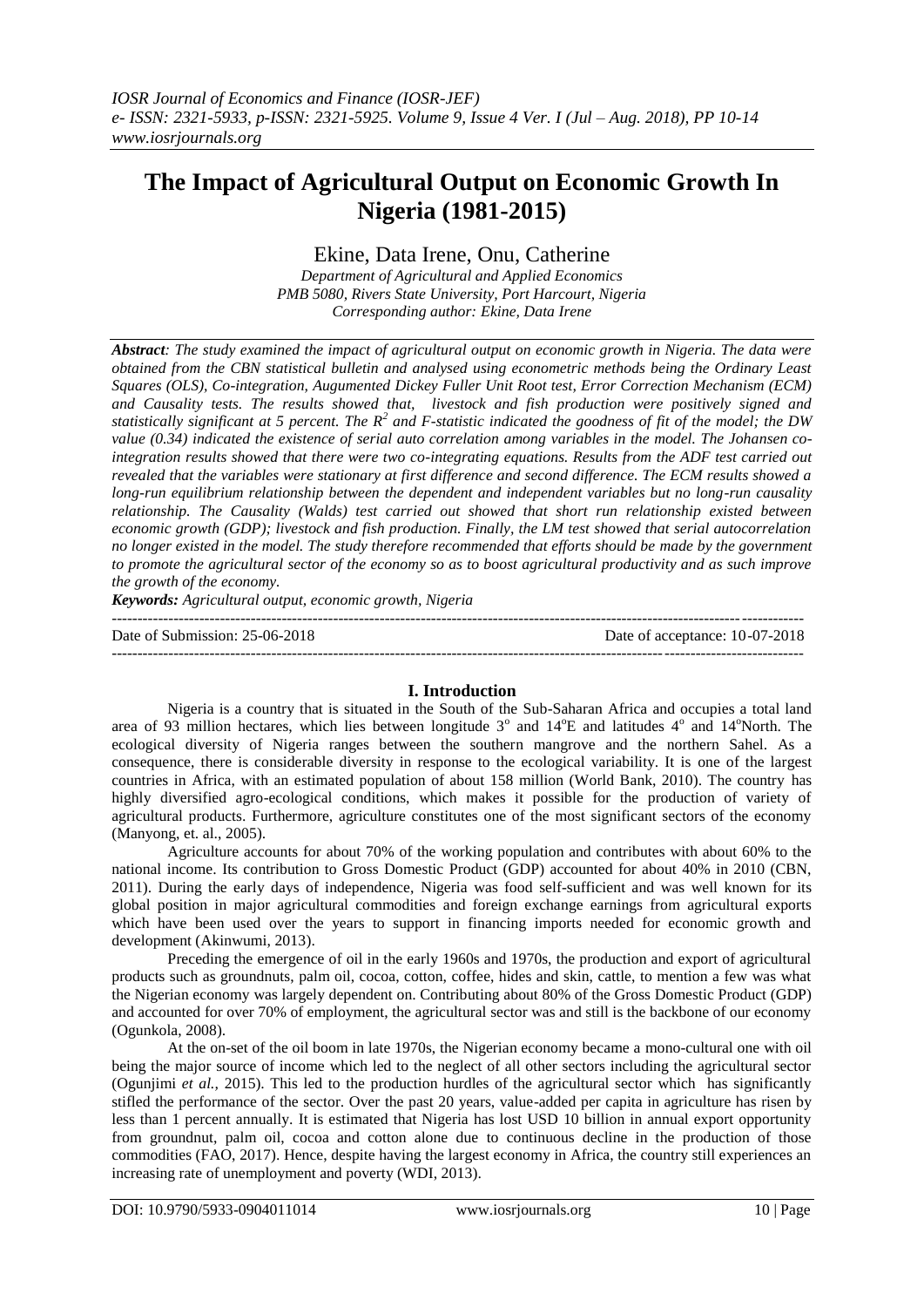In spite of Nigeria's rich arable land which favours increased agricultural production, the agricultural sector is still growing at a very slow rate. It is only a little over half of the country's agricultural land that is under cultivation (Manyong et al, 2005), hence contributing to the dwindling performance of agriculture in the country. The government have over many years formulated and implemented various policies and projects aimed at putting back the agricultural sector to its vital place in the economy. But with evidence from empirical literatures, no significant success has been achieved due to several problems confronting the performance of the sector (Yusuf, 2014).

Can the rich agricultural endowment be crucial catalysts to the nation's economic growth? The answer to this question is what prompted the researcher's desire to examine the impact of agricultural output on the economic growth in Nigeria from the period 1981-2015

# **II. Objectives of the Study**

- 1. Examine the impact of crop production on economic growth in Nigeria.
- 2. Examine the impact of livestock production on economic growth in Nigeria.
- 3. Examine the impact of fish production on economic growth in Nigeria.

## **III. Statement of Hypotheses**

- **H01:** Crop production does not significantly affect economic growth in Nigeria.
- **H02:** Livestock production does not significantly affect economic growth in Nigeria.
- **H03:** Fish production does not significantly affect economic growth in Nigeria.

## **IV. Theoretical framework**

Olutoye and Olutoye, (2014) examined the contribution of agricultural sector to Gross Domestic Product (GDP) between 1990 and 2013. The Ordinary Least Square (OLS) multiple regression method was used to analyze the data. The results revealed a positive cause and effect relationship between agricultural output and gross domestic product (GDP) in Nigeria. Specifically, the study clearly shows that Agricultural Output has a strong influence on the Gross Domestic Product (GDP) with an estimated contribution of 30.2% between 1970 and 2000 before the neglect of this sector during the oil boom in the 1970s. In order to improve agriculture, government should see that special incentives are given to farmers and basic infrastructural facilities such as stable electricity, good road networks, and adequate water supply are readily provided.

Aroriode and Ogunbadejo, (2014) estimated the impact of macroeconomic policies on agricultural growth in Nigeria using time series data and econometric analysis. The results show that Gross Domestic Product (GDP),Credit Loan to Agriculture (CLA)and exchange rates are significant with positive influences. Income elasticity of agricultural growth was low at 0.939 percent indicating the income inelastic nature of agricultural commodities. There is a positive relationship between the dependent variable (Agricultural Output) and the independent variable (GDP). On the other hand, money supply has an inverse relationship (negative influence) on agricultural production which is contrary to expectations. The interest rate is positive but insignificant which can be explained by the restrictive monetary policies. Equally, a restrictive monetary policy can cause farm incomes to fall.

# **V. Methodology**

#### **Research Design**

.

The research adopted the quasi-experimental design where the econometric analysis techniques of Ordinary Least Squares (OLS), multiple regression, co-integration/error correction methods and granger-causality test. **Sources of Data**

The data used were sourced from Central Bank of Nigeria bulletins, several relevant, reputable journals and data from the internet. The study is basically time series based. Data for the study were generated from the Central Bank of Nigeria Statistical Bulletins. The data which are secondary in nature covers the period between 1981- 2015. The data shall include those on gross domestic product, livestock, crop and fish production.

#### **Model Specification**

The functional and econometric relationship between the dependent variable and the independent variables are provided in the equation below:

 $GDP = f(CPRD, LPRD, FPRD)$  3.1

 $logGDP = a_0 + a_1 logCPRD + a_2 logLPRD + a_3 logFRD + U$ 

Where;

GDP = Gross Domestic Product

- $CPRD =$  Crop Production
- LPRD = Livestock Production
- $FPRD =$ Fish Production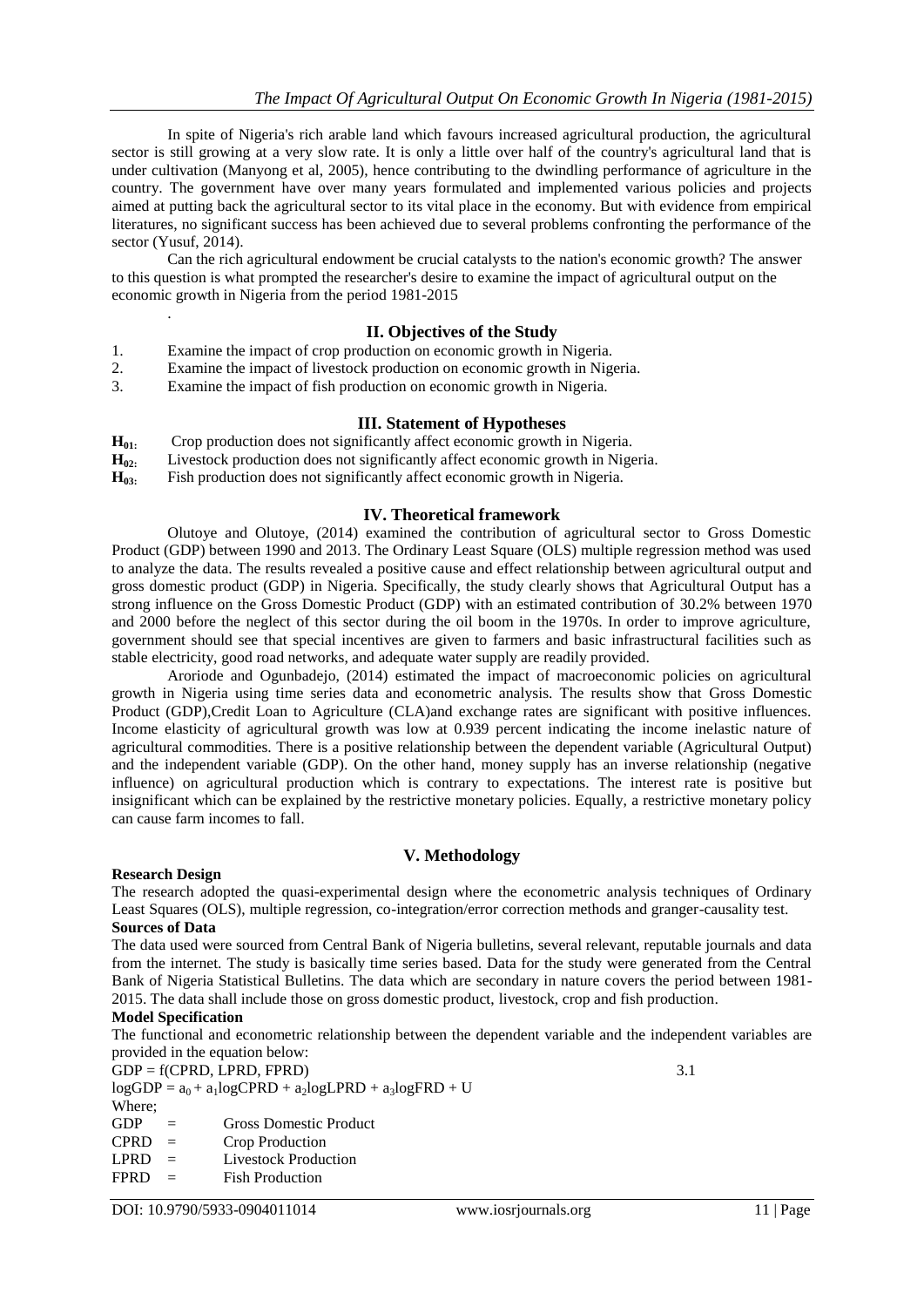$Log =$  Natural logarithm

On the a priori, we expect;  $a_1 > 0$ ,  $a_2 > 0$ ,  $a_3 > 0$ .

| Table T Builling v of the OLD Regiession Results |                    |          |                        |        |                |                               |           |          |                  |
|--------------------------------------------------|--------------------|----------|------------------------|--------|----------------|-------------------------------|-----------|----------|------------------|
| <b>Variable</b><br>s                             | <b>Coefficient</b> | t-cal    | t-tab<br>(0.05,<br>34) | Sig. T | $\mathbb{R}^2$ | <b>F-cal</b><br>(0.05, 4, 34) | F-<br>tab | Sig. F   | DW<br>statistics |
| Constant                                         | 3.791785           | 9.196924 |                        | 0.0000 |                |                               |           |          | 0.34             |
| <b>CPRD</b>                                      | 0.246601           | .600612  | 1.697                  | 0.1196 | 0.9945         | 1873.269                      | 2.69      | 0.000000 |                  |
| LPRD                                             | 0.403527           | 2.202929 |                        | 0.0352 |                |                               |           |          |                  |
| <b>FPRD</b>                                      | 0.345172           | 2.660135 |                        | 0.0123 |                |                               |           |          |                  |

#### **VI. Results and Discussions Table 1 Summary of the OLS Regression Results**

*Source: Authors' Computed Result from (E-views 9.0)*

From the table, the  $R^2$  of 0.994 implies that 99.4% variation in the dependent variable is explained the independent variables. The F-value (1873.269) and its corresponding probability value (0.00000) indicate the statistical significance of the model. The model also shows that two independent variables (livestock and fish production) are positively signed and statistically significant at 5 percent. This agrees with the a priori expectation. Although crop production is positively signed, it is not statistically significant at 5 percent. The Durbin Watson value (0.34) also indicates the presence of serial auto correlation of the variables in the model. The presence of serial auto correlation in the model means that the successive values of the error term are serially dependent or correlated. The result is fairly good and may be misleading when adopted for policy making because of the existence of serial autocorrelation. This could be as a result of the non-stationarity of the time series data used for the study. Therefore, there is need to systematically carry out stationarity (unit root) test and the long run analysis in order to confirm the long run equilibrium of the model.

#### **Table 2 Unit Root Test Results for Stationarity**

| Variables   | <b>ADF</b> Test | 1% critical value | 5% critical<br>value | 10% critical<br>value | Order of integration              |
|-------------|-----------------|-------------------|----------------------|-----------------------|-----------------------------------|
| <b>GDP</b>  | $-8.807383$     | $-4.273277$       | $-3.557759$          | $-3.212361$           | I(2) $2nd$ difference             |
| <b>CPRD</b> | $-5.326942$     | $-4.262735$       | $-3.552973$          | $-3.209642$           | $I(1)$ 1 <sup>st</sup> difference |
| LPRD        | $-7.291029$     | $-4.284580$       | $-3.562882$          | $-3.215267$           | $I(2)$ $2nd$ difference           |
| <b>FPRD</b> | -5.849872       | -4374307          | $-3.603202$          | $-3.238054$           | $I(2)$ 2 <sup>nd</sup> difference |

*Source: Authors' Computed Result from (E-views 9.0)*

The stationarity test presented in table 2 showed that the variables are non-stationary at levels as indicated by their corresponding probability values. It was found that the variables are difference stationary with GDP, LPRD, and FPRD being stationary at order two (second difference) and CPRD stationary at order one (first difference). Hence, the entire variables in this study are stationary although at order one and two. This therefore means that the best regression results will not be obtained when the above variables are used to estimate the model. The reason for this is that using the OLS regression techniques at levels in estimating the model would lead to spurious regression results since none of the variables were stationary at levels.

| <b>Table 3 Test for Co-integration</b> |                         |                   |           |                                         |  |
|----------------------------------------|-------------------------|-------------------|-----------|-----------------------------------------|--|
| Eigen value                            | <b>Trace statistics</b> | 5% critical value | $Prob.**$ | <b>Hypothesis of <math>CE(s)</math></b> |  |
| 0.670908                               | 72.35565                | 47.85613          | 0.0001    | $None*$                                 |  |
| 0.528245                               | 35.67888                | 29.79707          | 0.0094    | At most $1*$                            |  |
| 0.210172                               | 10.88616                | 15.49471          | 0.2186    | At most 2                               |  |
| 0.089666                               | 3.100146                | 3.841466          | 0.0783    | At most 3                               |  |

**Source:** Authors' Computed Result from (E-views 9.0)

Trace statistics indicates 2 co-integration equations at the 0.05 level. \*Denotes rejection of the hypothesis at the 0.05 level

The co-integration test results are presented in table 3 reveals that the trace statistics show that 2 co-integrating equations exist in the model because the value of the trace statistic is greater than the 5 percent critical value.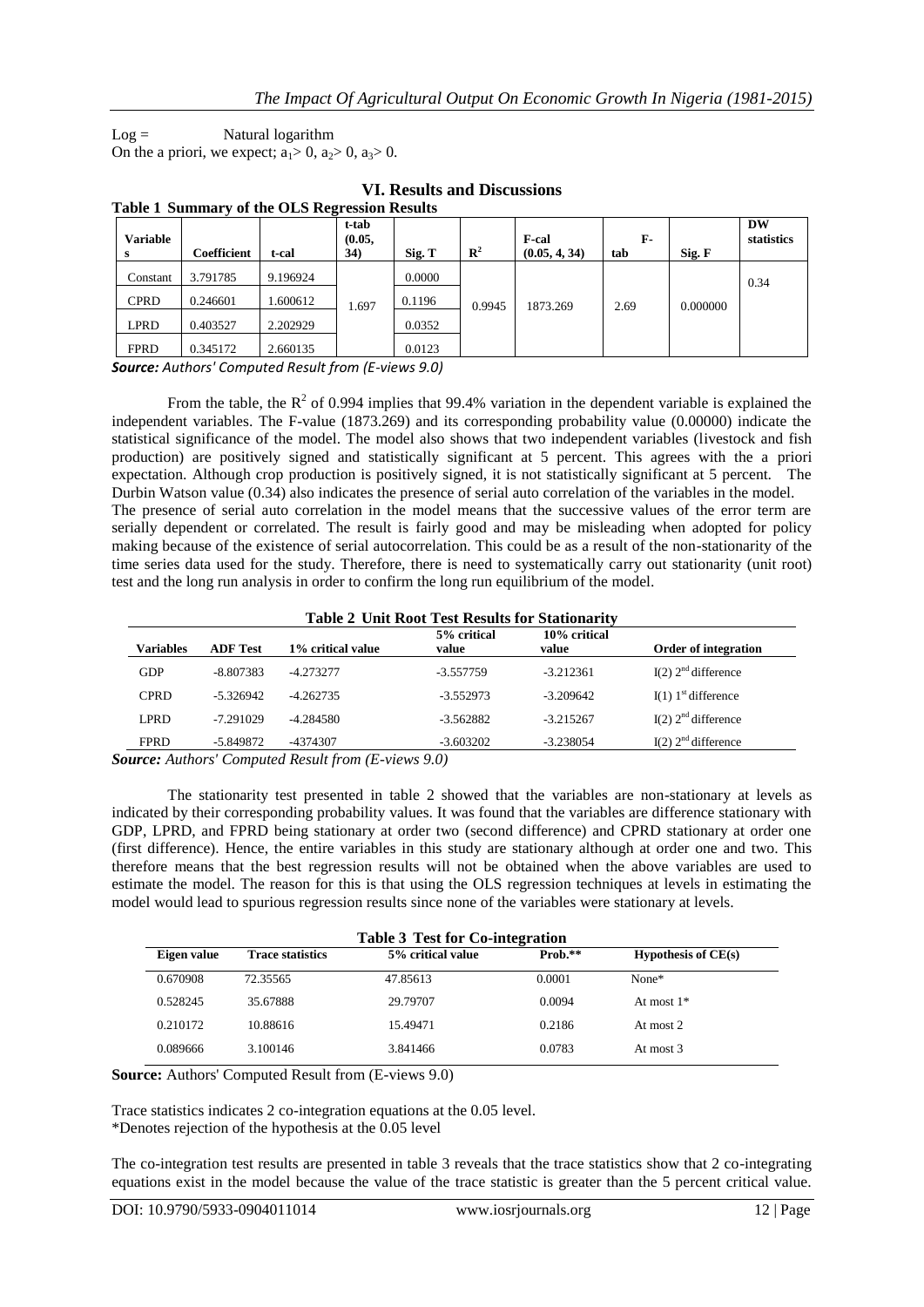Thus, the null hypothesis of no co-integration, among the variables was rejected. There is thus, a long-run equilibrium relationship among the variables. Given that there are 2 co-integrating equations, the requirement for fitting in an error correction model is satisfied.

#### **Table 4 Error Correction Model (ECM) Result**

Dependent Variable: D(GDP) Method: Least Squares Date: 06/22/17 Time: 17:03 Sample (adjusted): 1984 2015 Included observations: 32 after adjustments  $D(GDP) = C(1)*(GDP(-1) + 16.9609585762*CPRD(-1) - 1385.86211787$  $*FPRD(-1) + 136.360478646*LPRD(-1) - 7340074.81421 + C(2)$  \*D(GDP(-1)) + C(3)\*D(GDP(-2)) + C(4)\*D(CPRD(-1)) + C(5)\*D(CPRD(  $-2$ )) + C(6)\*D(FPRD(-1)) + C(7)\*D(FPRD(-2)) + C(8)\*D(LPRD(-1)) +  $C(9)$ \*D(LPRD(-2)) +  $C(10)$ 

|                    | Coefficient | Std. Error        | t-Statistic           | Prob.    |
|--------------------|-------------|-------------------|-----------------------|----------|
|                    |             |                   |                       |          |
| C(1)               | 0.159965    | 0.038011          | 4.208381              | 0.0004   |
| C(2)               | $-0.725815$ | 0.301122          | $-2.410371$           | 0.0247   |
| C(3)               | 0.318421    | 0.253819          | 1.254519              | 0.2228   |
| C(4)               | $-0.390088$ | 0.648862          | $-0.601188$           | 0.5539   |
| C(5)               | 0.820959    | 0.551902          | 1.487509              | 0.1511   |
| C(6)               | 10.17007    | 73.60675          | 0.138168              | 0.8914   |
| C(7)               | 436.4924    | 121.7096          | 3.586342              | 0.0016   |
| C(8)               | 79.94120    | 29.25441          | 2.732621              | 0.0122   |
| C(9)               | $-146.6992$ | 35.38659          | $-4.145616$           | 0.0004   |
| C(10)              | 1322852.    | 367278.2          | 3.601771              | 0.0016   |
|                    |             |                   |                       |          |
| R-squared          | 0.941641    |                   | Mean dependent var    | 2936936. |
| Adjusted R-squared | 0.917767    |                   | S.D. dependent var    | 3308900. |
| S.E. of regression | 948869.1    |                   | Akaike info criterion | 30.61424 |
| Sum squared reside | $1.98E+13$  | Schwarz criterion |                       | 31.07228 |
| Log likelihood     | -479.8278   |                   | Hannan-Quinn criter.  | 30.76606 |
| F-statistic        | 39.44205    |                   | Durbin-Watson stat    | 2.314366 |
| Prob(F-statistic)  | 0.000000    |                   |                       |          |

*Source: Authors' Computed Result from (E-views 9.0)*

The error correction term ECM denoted by C(1) is positively signed and this is contrary to the rule of thumb.

The ECM result indicates a speed of adjustment of 15.99 percent that is the system corrects the previous period's disequilibrium at the rate of 15.99 percent annually. The ECM term is significant (PV=0.0004<0.05) implying that there is a long-run equilibrium relationship. However, there is no long run causality of the independent variables on the dependent variable (GDP) as indicated by the positively signed ECM term.

| <b>Table 5 Causality Test Results</b> |                  |        |                 |  |
|---------------------------------------|------------------|--------|-----------------|--|
| Effects                               | Chi-square value | Prob.  | <b>Remarks</b>  |  |
| $CPRD \rightarrow GDP$                | 2.836632         | 0.2421 | Not Significant |  |
| $FPRD \rightarrow GDP$                | 13.82104         | 0.0010 | Significant     |  |
| $LPRD \rightarrow GDP$                | 17.61688         | 0.0001 | Significant     |  |

*Source: Authors' Computed Result from (E-views 9.0)*

The causality result as presented in table 4.6 reveals that two independent variables (LPRD and FPRD) have a short run causality on the dependent variable (GDP) as indicated by their chi-square probability values of 0.0010 and 0.0001 respectively while CPRD does not have causality on the dependent variable (GDP) as indicated by its chi-square probability value of 0.2421. The result here corresponds with the OLS regression result for the double log form of the model.

# **VII. Testing the Hypotheses**